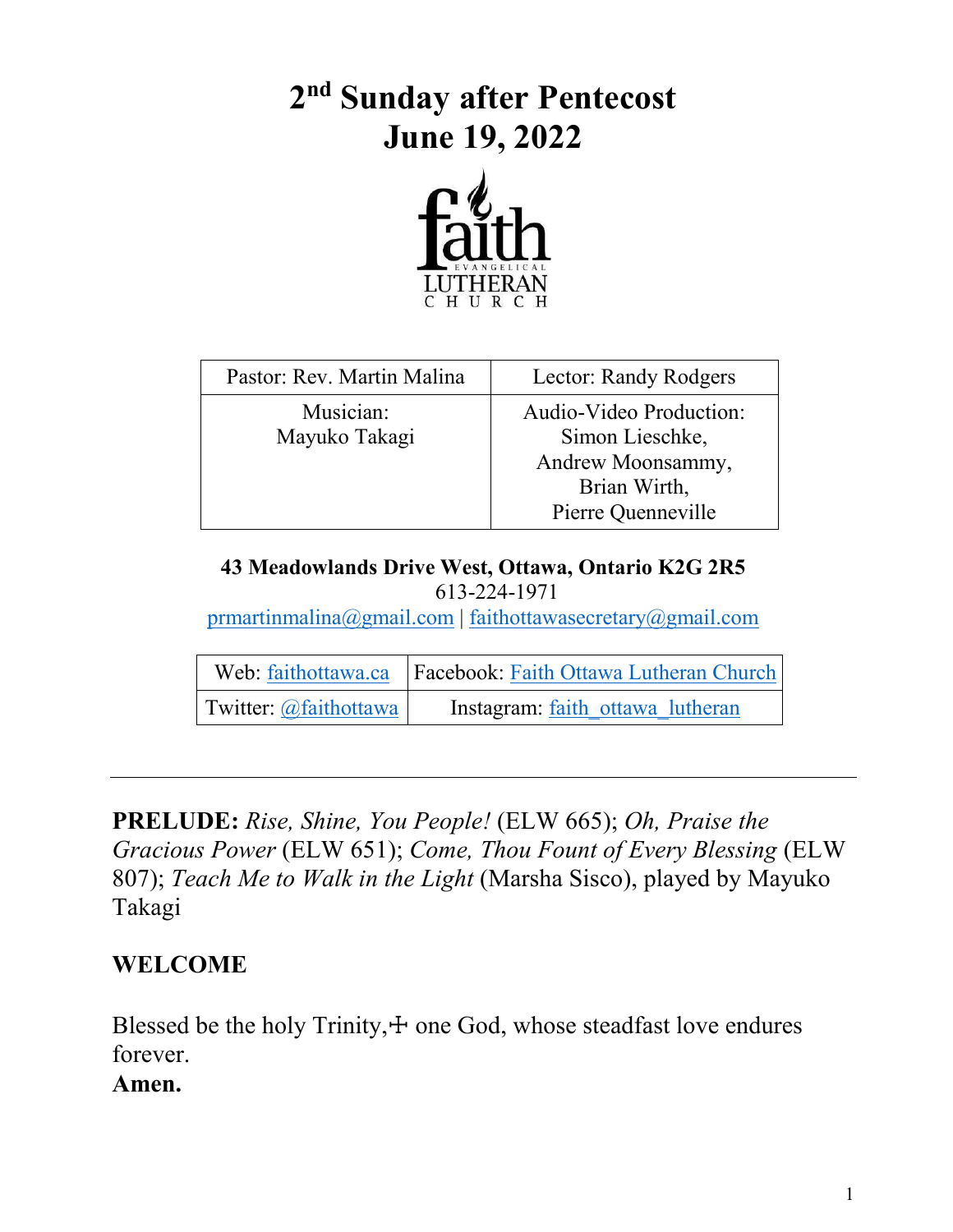Welcome to worship on this  $2<sup>nd</sup>$  Sunday after Pentecost! On this Father's Day, we gather on the ancestral and traditional land of Algonquin and Anishinaabe. The Holy Spirit calls us together as the people of God, gathering in the building and online.

# **HYMN:** *When Long Before Time* (ELW 861)

- 1. When long before time and the worlds were begun, when there was no earth and no sky and no sun, and all was deep silence and night reigned supreme, and even our Maker had only a dream--
- 2. The silence was broken when God sang the Song, and light pierced the darkness and rhythm began, and with its first birth-cries creation was born, and creaturely voices sang praise to the morn.
- 3. The sounds of the creatures were one with their Lord's, their harmonies sweet and befitting the Word; the Singer was pleased as the earth sang the Song, the choir of the creatures reechoed it long.
- 4. Though down through the ages the Song disappeared, its harmonies broken and almost unheard, the Singer comes to us to sing it again, our God-is-with-us in the world now as then.
- 5. The Light has returned as it came once before, the Song of the Lord is our own song once more, so let us all sing with one heart and one voice the Song of the Singer in whom we rejoice.
- 6. To you, God the Singer, our voices we raise, to you, Song Incarnate, we give all our praise, to you, Holy Spirit, our life and our breath, be glory for ever, through life and through death.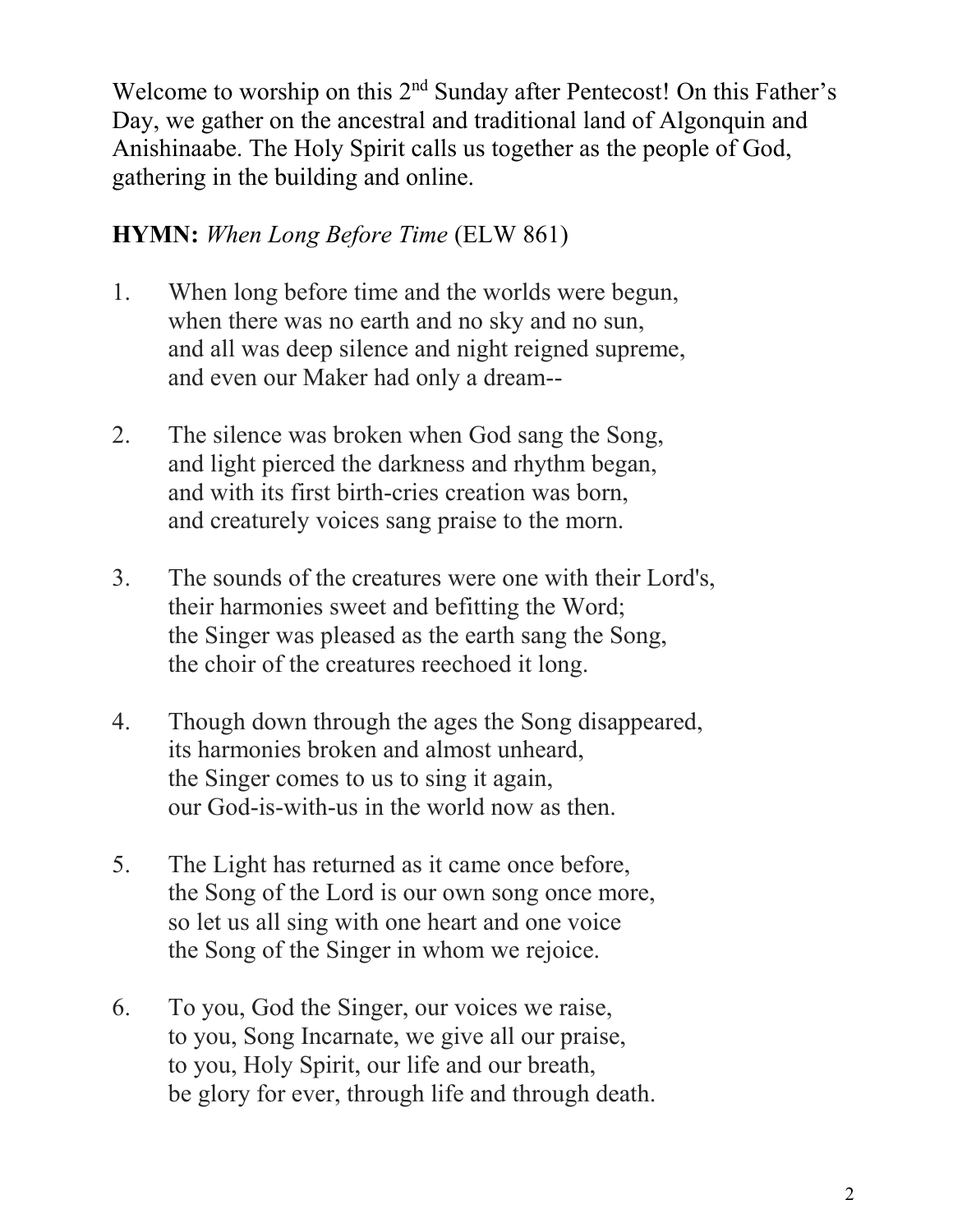# **GREETING**

The grace of our Lord Jesus Christ, the love of God, and the communion of the Holy Spirit be with you. **And also with you.**

**KYRIE:** ELW p. 203 *(sung)*

- 1. Have mercy on us, Lord, and hear our solemn prayer. We come to hear your living word; it saves us from despair.
- 2. Have mercy on us, Christ, and wash away our sin. Pour out your grace and make us whole that new life may begin.
- 3. Have mercy on us, Lord; make sin and shame depart. Renew us with your saving pow'r; create in us new hearts!

# **PRAYER OF THE DAY**

O Lord God, we bring before you the cries of a sorrowing world. In your mercy set us free from the chains that bind us, and defend us from everything that is evil, through Jesus Christ, our Savior and Lord. **Amen.**

### **READING: 1 Kings 19:1-15a**

A reading from 1<sup>st</sup> Kings chapter 19:

<sup>1</sup>Ahab told Jezebel all that Elijah had done, and how he had killed all the prophets with the sword. <sup>2</sup>Then Jezebel sent a messenger to Elijah, saying, "So may the gods do to me, and more also, if I do not make your life like the life of one of them by this time tomorrow." <sup>3</sup>Then he was afraid; he got up and fled for his life, and came to Beer-sheba, which belongs to Judah; he left his servant there.

<sup>4</sup>But he himself went a day's journey into the wilderness, and came and sat down under a solitary broom tree. He asked that he might die: "It is enough; now, O Lord, take away my life, for I am no better than my ancestors." <sup>5</sup>Then he lay down under the broom tree and fell asleep. Suddenly an angel touched him and said to him, "Get up and eat." <sup>6</sup>He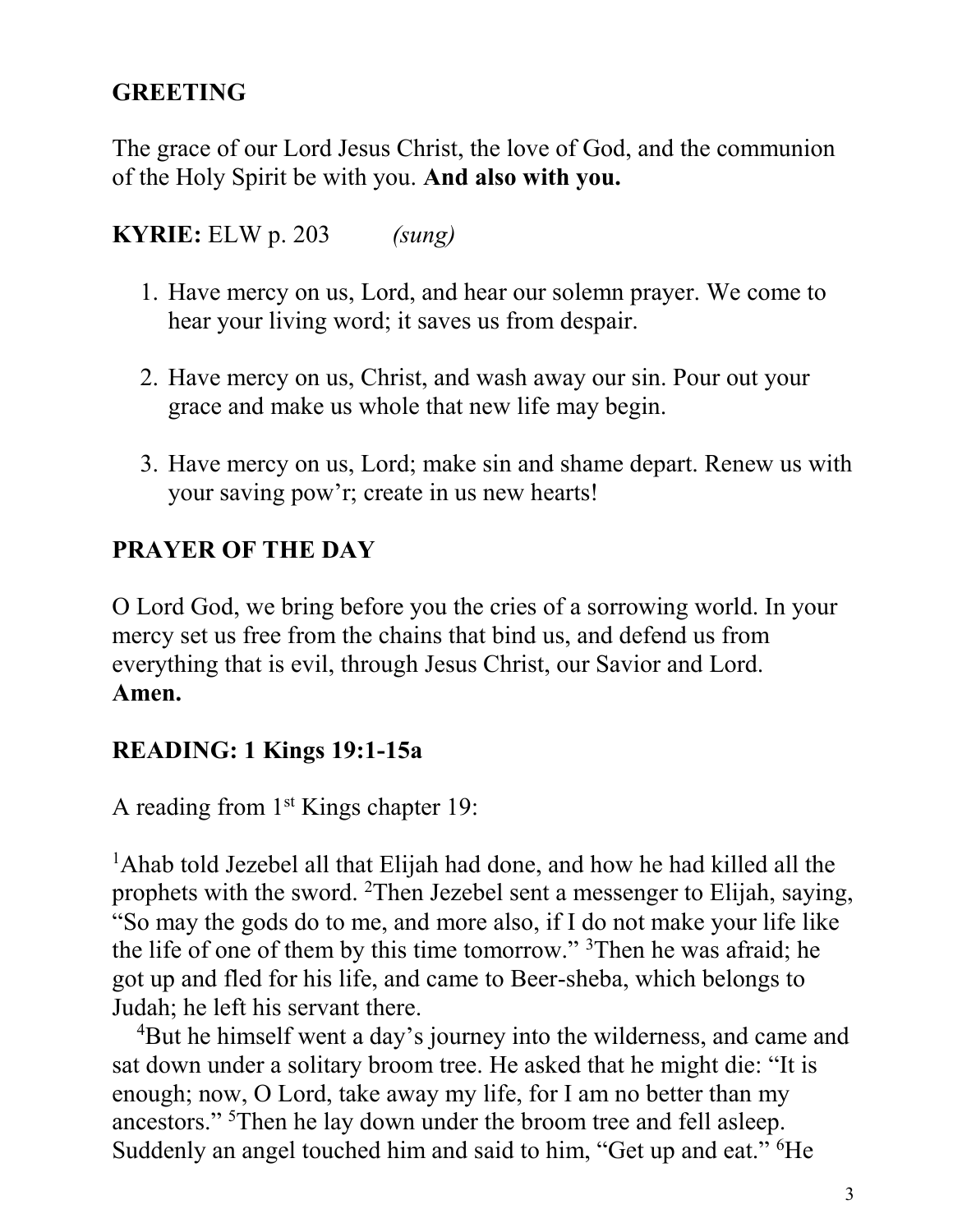looked, and there at his head was a cake baked on hot stones, and a jar of water. He ate and drank, and lay down again. <sup>7</sup>The angel of the Lord came a second time, touched him, and said, "Get up and eat, otherwise the journey will be too much for you." <sup>8</sup>He got up, and ate and drank; then he went in the strength of that food forty days and forty nights to Horeb the mount of God. <sup>9</sup>At that place he came to a cave, and spent the night there.

Then the word of the Lord came to him, saying, "What are you doing here, Elijah?" <sup>10</sup>He answered, "I have been very zealous for the Lord, the God of hosts; for the Israelites have forsaken your covenant, thrown down your altars, and killed your prophets with the sword. I alone am left, and they are seeking my life, to take it away."

<sup>11</sup>He said, "Go out and stand on the mountain before the Lord, for the Lord is about to pass by." Now there was a great wind, so strong that it was splitting mountains and breaking rocks in pieces before the Lord, but the Lord was not in the wind; and after the wind an earthquake, but the Lord was not in the earthquake;  $12$  and after the earthquake a fire, but the Lord was not in the fire; and after the fire a sound of sheer silence. <sup>13</sup>When Elijah heard it, he wrapped his face in his mantle and went out and stood at the entrance of the cave. Then there came a voice to him that said, "What are you doing here, Elijah?" <sup>14</sup>He answered, "I have been very zealous for the Lord, the God of hosts; for the Israelites have forsaken your covenant, thrown down your altars, and killed your prophets with the sword. I alone am left, and they are seeking my life, to take it away." 15aThen the Lord said to him, "Go, return on your way to the wilderness of Damascus."

Word of God, Word of Life. **Thanks be to God.**

**GOSPEL:** Luke 8:26-39

The Gospel according to Luke, the 8<sup>th</sup> chapter. **Glory to you O Lord.**

<sup>26</sup>Then Jesus and his disciples arrived at the country of the Gerasenes, which is opposite Galilee.  $27\text{As}$  he stepped out on land, a man of the city who had demons met him. For a long time he had worn no clothes, and he did not live in a house but in the tombs. <sup>28</sup>When he saw Jesus, he fell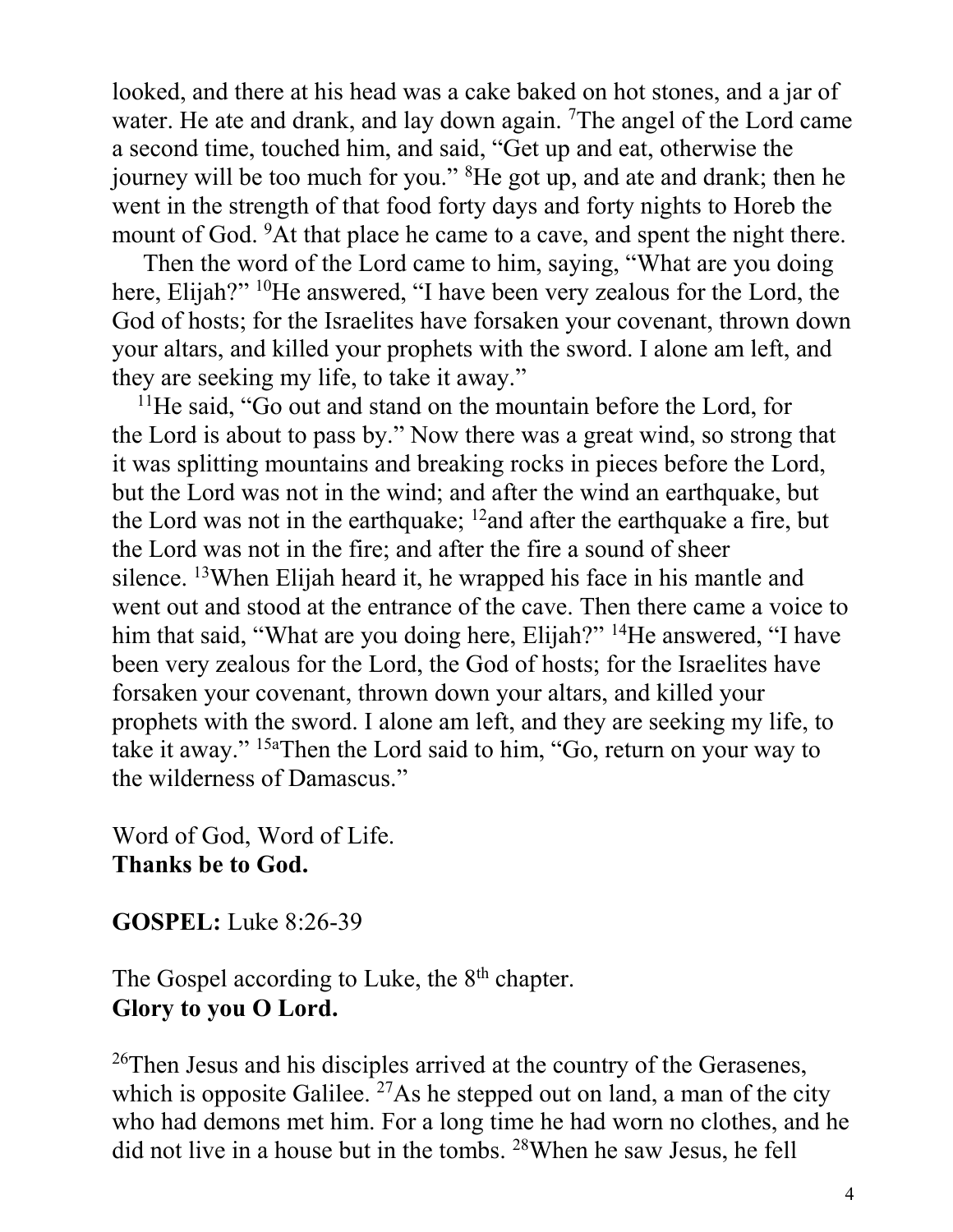down before him and shouted at the top of his voice, "What have you to do with me, Jesus, Son of the Most High God? I beg you, do not torment me"—<sup>29</sup>for Jesus had commanded the unclean spirit to come out of the man. (For many times it had seized him; he was kept under guard and bound with chains and shackles, but he would break the bonds and be driven by the demon into the wilds.)  $30$  Jesus then asked him, "What is your name?" He said, "Legion"; for many demons had entered him. <sup>31</sup>They begged him not to order them to go back into the abyss.

 $32$ Now there on the hillside a large herd of swine was feeding; and the demons begged Jesus to let them enter these. So he gave them permission. <sup>33</sup>Then the demons came out of the man and entered the swine, and the herd rushed down the steep bank into the lake and was drowned.

<sup>34</sup>When the swineherds saw what had happened, they ran off and told it in the city and in the country. <sup>35</sup>Then people came out to see what had happened, and when they came to Jesus, they found the man from whom the demons had gone sitting at the feet of Jesus, clothed and in his right mind. And they were afraid. <sup>36</sup>Those who had seen it told them how the one who had been possessed by demons had been healed. <sup>37</sup>Then all the people of the surrounding country of the Gerasenes asked Jesus to leave them; for they were seized with great fear. So he got into the boat and returned. <sup>38</sup>The man from whom the demons had gone begged that he might be with him; but Jesus sent him away, saying, <sup>39"</sup>Return to your home, and declare how much God has done for you." So he went away, proclaiming throughout the city how much Jesus had done for him.

The Gospel of the Lord. **Praise to you O Christ.**

#### **SERMON**

#### **HYMN OF THE DAY:** *One Bread One Body* (ELW 496)

#### *Refrain:*

One bread, one body, one Lord of all; one cup of blessing which we bless, and we, though many throughout the earth, we are one body in this one Lord.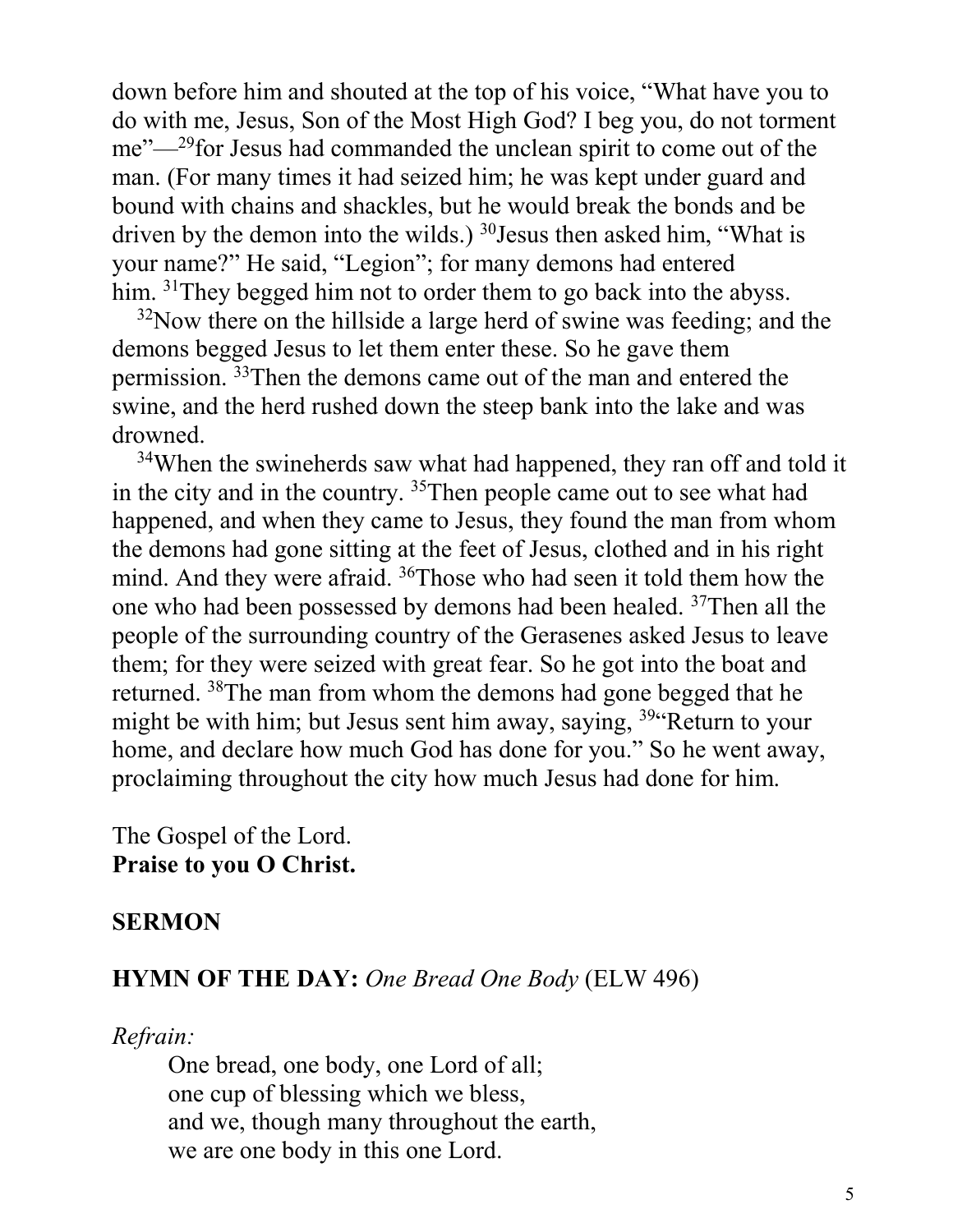- 1. Gentile or Jew, servant or free, woman or man, no more. *Refrain*
- 2. Many the gifts, many the works, one in the Lord of all. *Refrain*
- 3. Grain for the fields, scattered and grown, gathered to one for all. *Refrain*

# **PRAYERS OF INTERCESSION**

United in Christ and guided by the Spirit, we pray for the church, the creation, and all in need.

Holy God, you hear the cries of those who seek you. Equip your Body the church—with members who reveal to others the continuous call of your outstretched hands and your promises of a home in you. We pray for our children and youth. May they find a place that is safe for them to be with others who love them as they are.

God of grace, **hear our prayer.**

You hear the cries of the earth. Restore places where land, air, and waterways have been harmed. Guide us to develop and implement sources of energy and food production that do not destroy the earth.

God of grace, **hear our prayer.**

You hear the cries of those who are marginalized or cast out. Guide us continually toward the end of oppression in all its forms, in war-torn places like Ukraine, and here in our home country where Blacks, Indigenous and people of colour continue to suffer from racism. Bring true freedom and human flourishing to all your beloved children on this land.

God of grace, **hear our prayer.**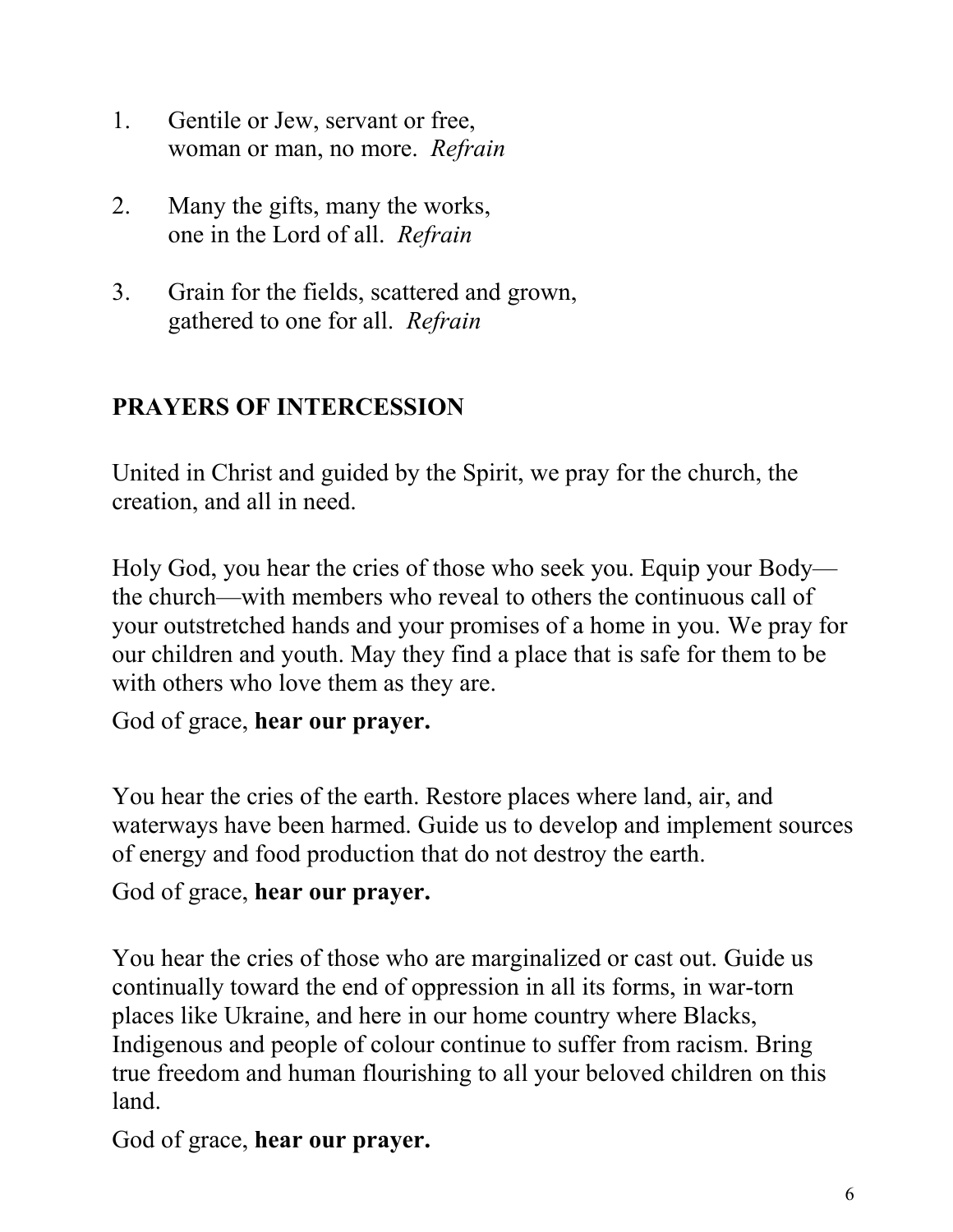You hear the cries of those who suffer. Come to the aid of all who are homeless, naked, hungry, and sick; especially for Sylvia, Lyndon, Yvonne, Jennifer and Cindy, Bowen, Bettina, Luke, Cecily, Eleanor, Marie, Ken and Engel. Bring peace to any experiencing mental illness, that they can clearly recognize your loving presence.

### God of grace, **hear our prayer.**

You hear the cries of those who celebrate, and those who grieve on this Father's Day. Nurture mutual love and tender care in all relationships. Comfort those for whom this day brings sadness or longing. Especially the DeGraaff family who remembers a loving husband and father, Bill, this coming Saturday at his funeral.

### God of grace, **hear our prayer.**

You hear the cries of those who celebrate their birthdays this week. We give thanks for Leslie Milton, Mark Quenneville and Patrick Koch. Give them joy in the gift of life.

### God of grace, **hear our prayer.**

God of every time and place, in Jesus' name and filled with your Holy Spirit, we entrust these spoken prayers and those in our hearts into your holy keeping.

### **Amen.**

## **PEACE**

The peace of the Lord be with you. **And also with you.**

**GATHERING OF THE GIFTS** *(For those gathering in person, a basket/offering plate is left near the doors of the sanctuary for you to offer your gift as you leave; for those watching online, you are welcome to support the ministry of Faith Lutheran Church by clicking on the 'donate' button at our website or mailing your cheque to the church address. Thank you.)*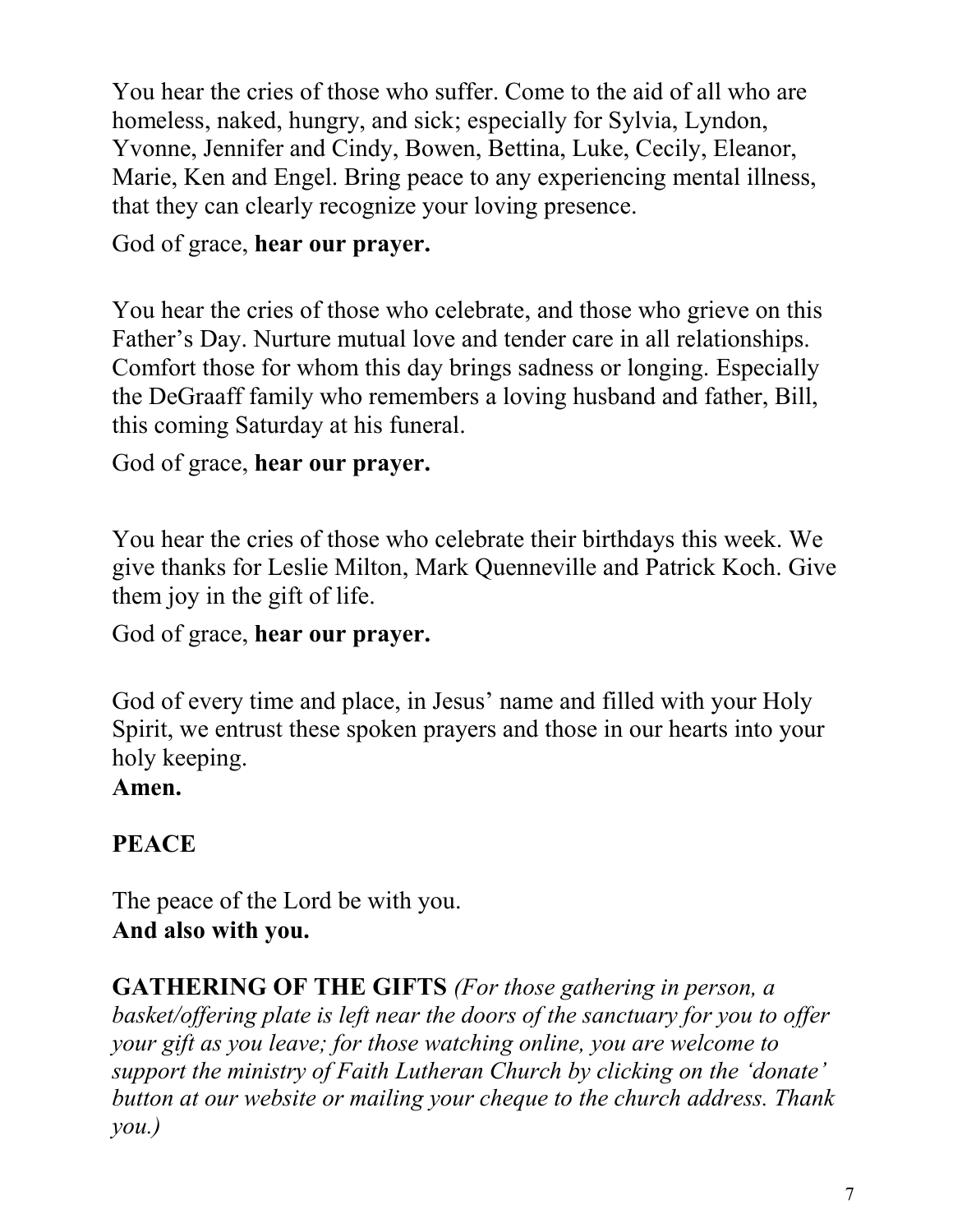# **OFFERTORY PRAYER**

God of abundance: you have set before us a plentiful harvest. As we feast on your goodness, strengthen us to labor in your field, and equip us to bear fruit for the good of all, in the name of Jesus. **Amen.**

# **HOLY COMMUNION**

The Lord be with you. **And also with you.**

Lift up your hearts. **We lift them to the Lord.**

Let us give thanks to the Lord our God. **It is right to give our thanks and praise.**

It is indeed right, our duty and our joy, that we should at all times and in all places give thanks and praise to you, almighty and merciful God, through our Savior Jesus Christ; who on this day overcame death and the grave, and by his glorious resurrection opened to us the way of everlasting life. And so, with all the choirs of angels, with the church on earth and the hosts of heaven, we praise your name and join their unending hymn:

(ELW p. 207)

**Holy, holy, holy Lord, God of pow'r and might, Heav'n and earth are full of your glory, Hosanna in the highest. Blessed is he who comes in the name of the Lord. Hosanna in the highest, hosanna in the highest.**

Holy, mighty, and merciful Lord, heaven and earth are full of your glory. In great love you sent to us Jesus, your Son, who reached out to heal the sick and suffering, who preached good news to the poor, and who, on the cross, opened his arms to all.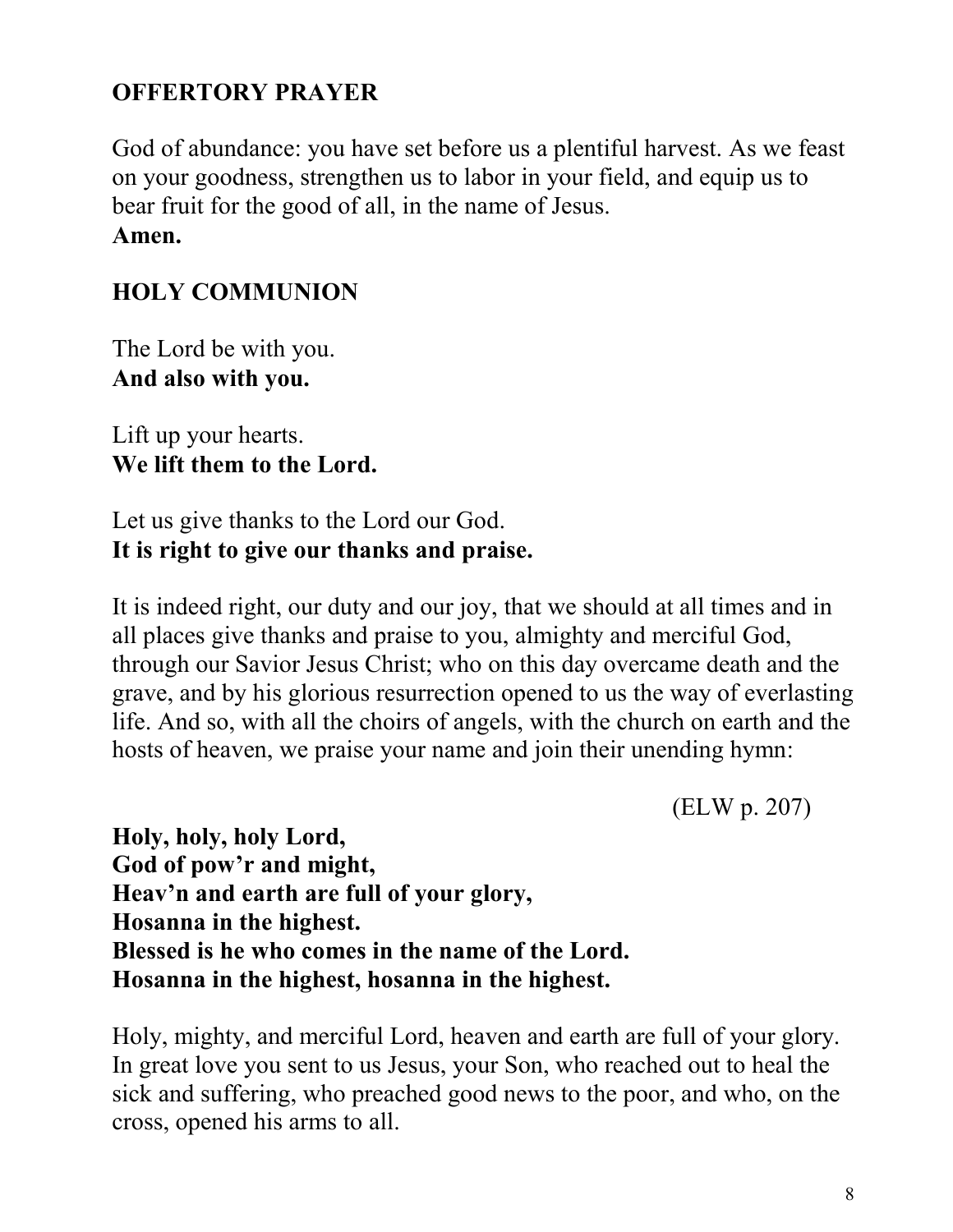In the night in which he was betrayed, our Lord Jesus took bread, and gave thanks; broke it, and gave it to his disciples, saying: Take and eat; this is my body, given for you. Do this for the remembrance of me.

Again, after supper, he took the cup, gave thanks, and gave it for all to drink, saying: This cup is the new covenant in my blood, shed for you and for all people for the forgiveness of sin. Do this for the remembrance of me.

Remembering, therefore, his death, resurrection, and ascension, we await his coming in glory. Pour out upon us the Spirit of your love, O Lord, and unite the wills of all who share this heavenly food, the body and blood of Jesus Christ, our Lord; to whom, with you and the Holy Spirit, be all honor and glory, now and forever. **Amen.**

## **LORD'S PRAYER**

**Our Father in heaven, hallowed be your name, your kingdom come, your will be done, on earth as in heaven. Give us today our daily bread. Forgive us our sins as we forgive those who sin against us. Save us from the time of trial and deliver us from evil. For the kingdom, the power, and the glory are yours, now and forever. Amen.**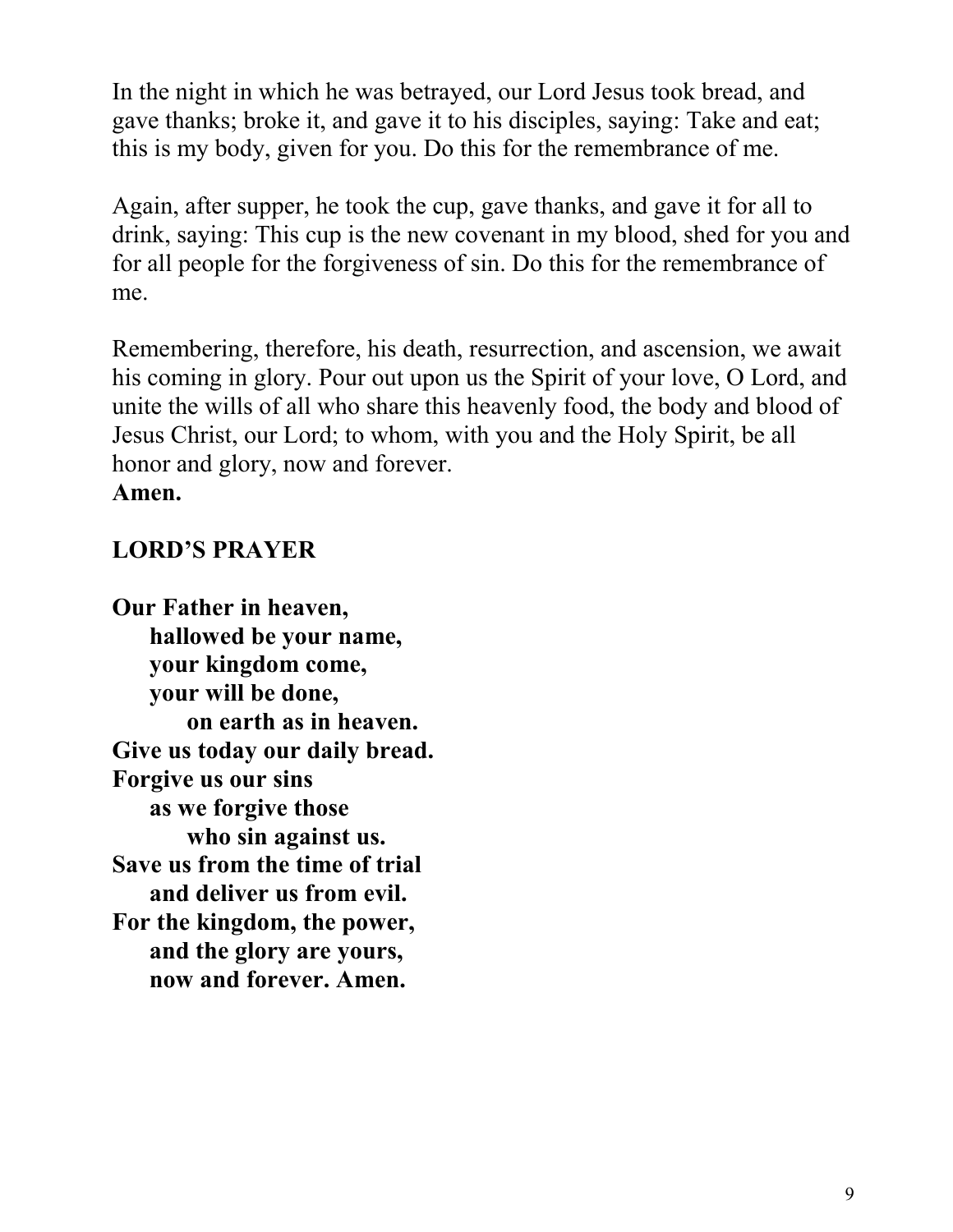# **DISTRIBUTION**

In Christ's presence there is fullness of peace and joy. These are the gifts of God for the whole people of God. **Thanks be to God.**

The body of Christ, given for you. The blood of Christ, shed for you.

### **DISTRIBUTION HYMN:** *How Sweet the Name of Jesus Sounds* (ELW 620)

- 1. How sweet the name of Jesus sounds in a believer's ear! It soothes our sorrows, heals our wounds, and drives away all fear.
- 2. It makes the wounded spirit whole and calms the heart's unrest; 'tis manna to the hungry soul and to the weary, rest.
- 3. Dear name! The rock on which I build, my shield and hiding place; my never-failing treasury, filled with boundless stores of grace.
- 4. By thee my prayers acceptance gain although with sin defiled. The devil charges me in vain, and I am owned a child.
- 5. O Jesus, shepherd, guardian, friend, my prophet, priest, and king, my Lord, my life, my way, my end, accept the praise I bring.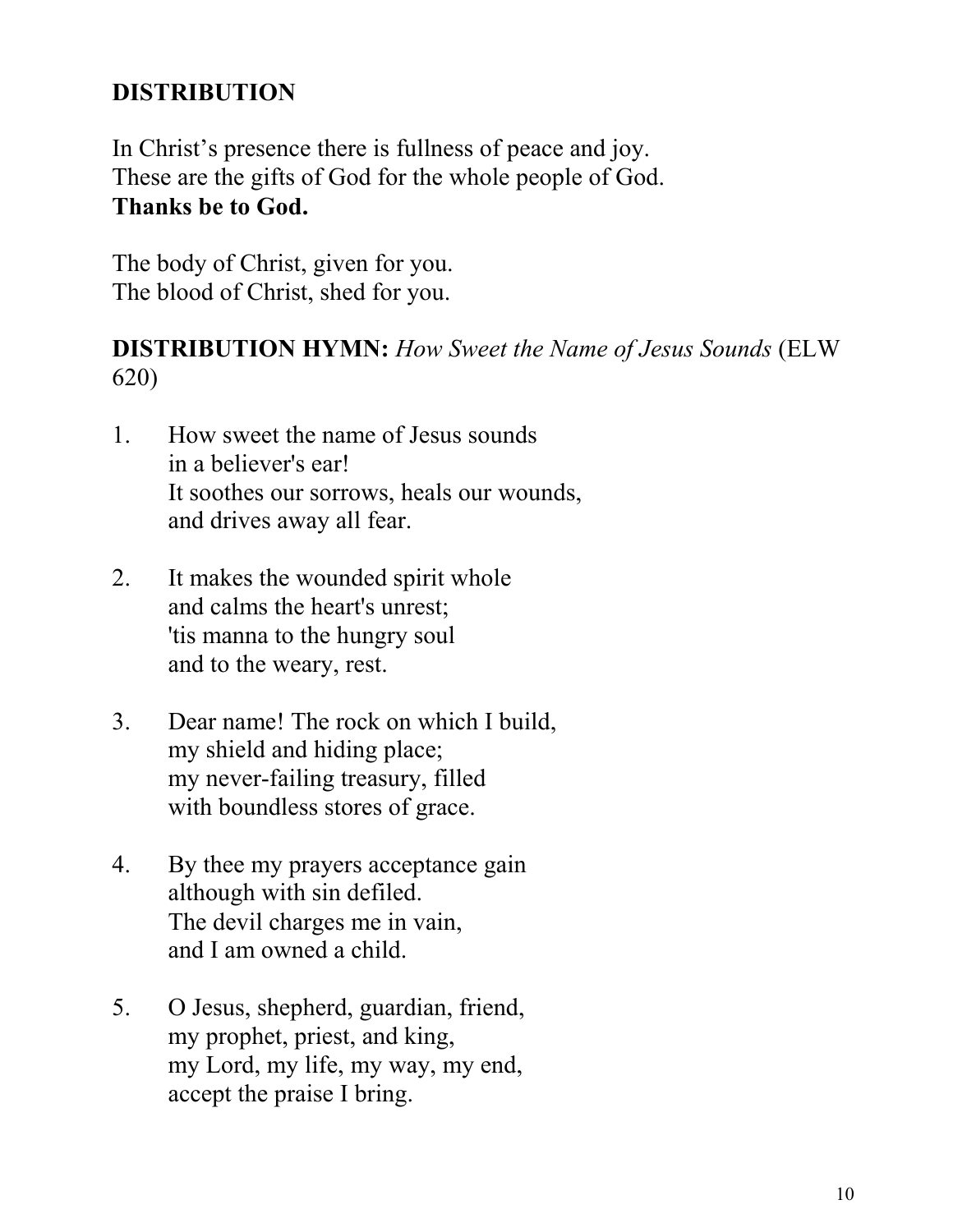- 6. How weak the effort of my heart, how cold my warmest thought; but when I see thee as thou art, I'll praise thee as I ought.
- 7. Till then I would thy love proclaim with every fleeting breath; and may the music of thy name refresh my soul in death!

# **POST COMMUNION PRAYER**

God of abundance, with this bread of life and cup of salvation you have united us with Christ, making us one with all your people. Now send us forth in the power of your Spirit, that we may proclaim your redeeming love to the world and continue forever in the risen life of Jesus Christ, our Lord.

### **Amen.**

### **SENDING HYMN**: *Oh for a Thousand Tongues to Sing* (ELW 886)

- 1. Oh, for a thousand tongues to sing my great Redeemer's praise, the glories of my God and King, the triumphs of his grace!
- 2. My gracious Master and my God, assist me to proclaim, to spread through all the earth abroad the honors of your name.
- 3. The name of Jesus charms our fears and bids our sorrows cease, sings music in the sinner's ears, brings life and health and peace.